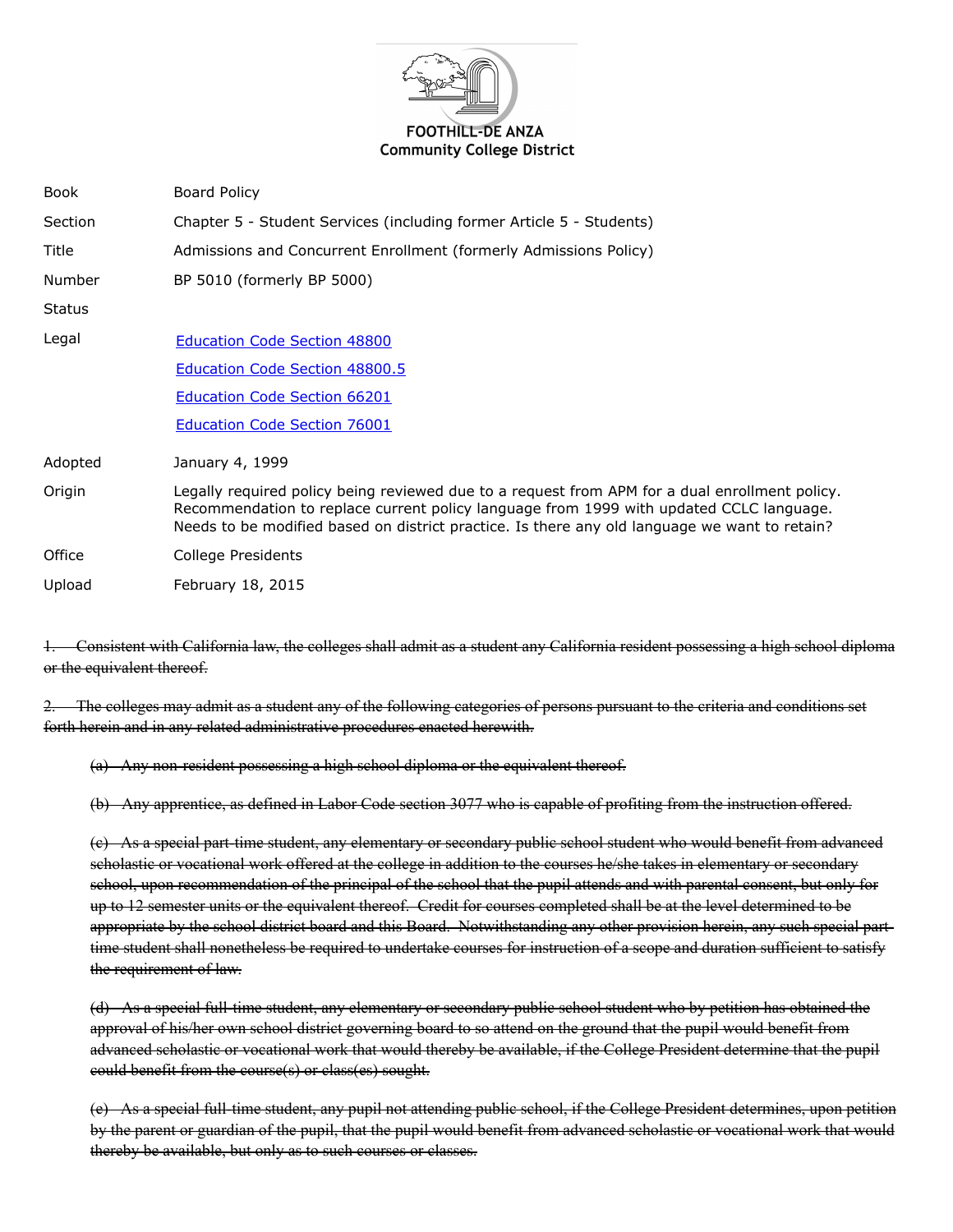Notwithstanding any other provision here, any special full-time student admitted pursuant to subsections nevertheless be required to undertake courses of instruction of a scope and duration sufficient to satisfy law.

(f) As a special student in a college summer session, any student, with parental consent, whose admission to summer session is recommended by the principal of the school which the student attends, who has demonstrated adequate preparation in the discipline to be studied, and who has availed himself or herself of all opportunities to enroll in an equivalent course at his or her own school. Special summer session students shall receive credit for the community college courses he or she completes, in a manner determined to be appropriate by the governing board of the school district and this Board.

Notwithstanding any other provision herein, the College District, the colleges, and their respective assume no duty to supervise any minor student admitted under this policy.

(g) As provisional students only, any other person who is over 18 years of age and who is capable of profiting from the instruction offered, whose attendance is not on a part time basis or in classes and programs established for adults pursuant to Education Code section 78401.

For the purposes of policy number 5000, "capable of profiting from" and "would benefit from" college instruction or classes means that based on the information available in the application or petition documents it reasonably appears more likely than not that the applicant would benefit intellectually or socially from his or her participation in the proposed classes, courses or programs.

**The District shall admit students who meet one of the following requirements and who are capable of profiting from the instruction offered:**

- **Any person over the age of 18 and possessing a high school diploma or its equivalent.**
- **Other persons who are over the age of 18 years and who, in the judgment of the [ CEO ] or his/her designee are capable of profiting from the instruction offered. Such persons shall be admitted as provisional students, and thereafter shall be required to comply with the District's rules and regulations regarding scholastic achievement and other standards to be met by provisional or probationary students as a condition to being readmitted in any succeeding semester.**
- **Persons who are apprentices as defined in Labor Code Section 3077.**

**The District may deny or place conditions on a student's enrollment upon a finding by the Board or designee that the applicant has been expelled within the preceding five years or is undergoing expulsion procedures in another California community college district, and that the applicant continues to present a danger to the physical safety of the students and employees of the District.**

NOTE: This policy language is legally required in an effort to show good faith compliance with the applicable federal regulations.

## **The District shall in its discretion, or as otherwise federally mandated, evaluate the validity of a student's high school completion. The [CEO] shall establish procedures for evaluating the validity of a student's high school completion.**

NOTE: Admission of high school and younger students is not mandated by law. However, if the District wishes to do so and there is agreement with the school district(s), this board policy should identify students who may be admitted (generally by age or grade level) and the status (special part-time [Education Code Section 48800], or special full time [Education Code Section 48800.5]).

Districts may also make a statement regarding summer school attendance. Examples of such policies are listed below.

Boards that admit special part-time or full-time students must comply with the requirements of Education Code Section 76001(b) regarding findings and reasons for denying any such request by pupils who are identifies as highly gifted. Language is included below. Apportionment for the concurrent enrollment of high school students can only be claimed if the enrollment meets the criteria of Education Code Section 76002. Language is included below.